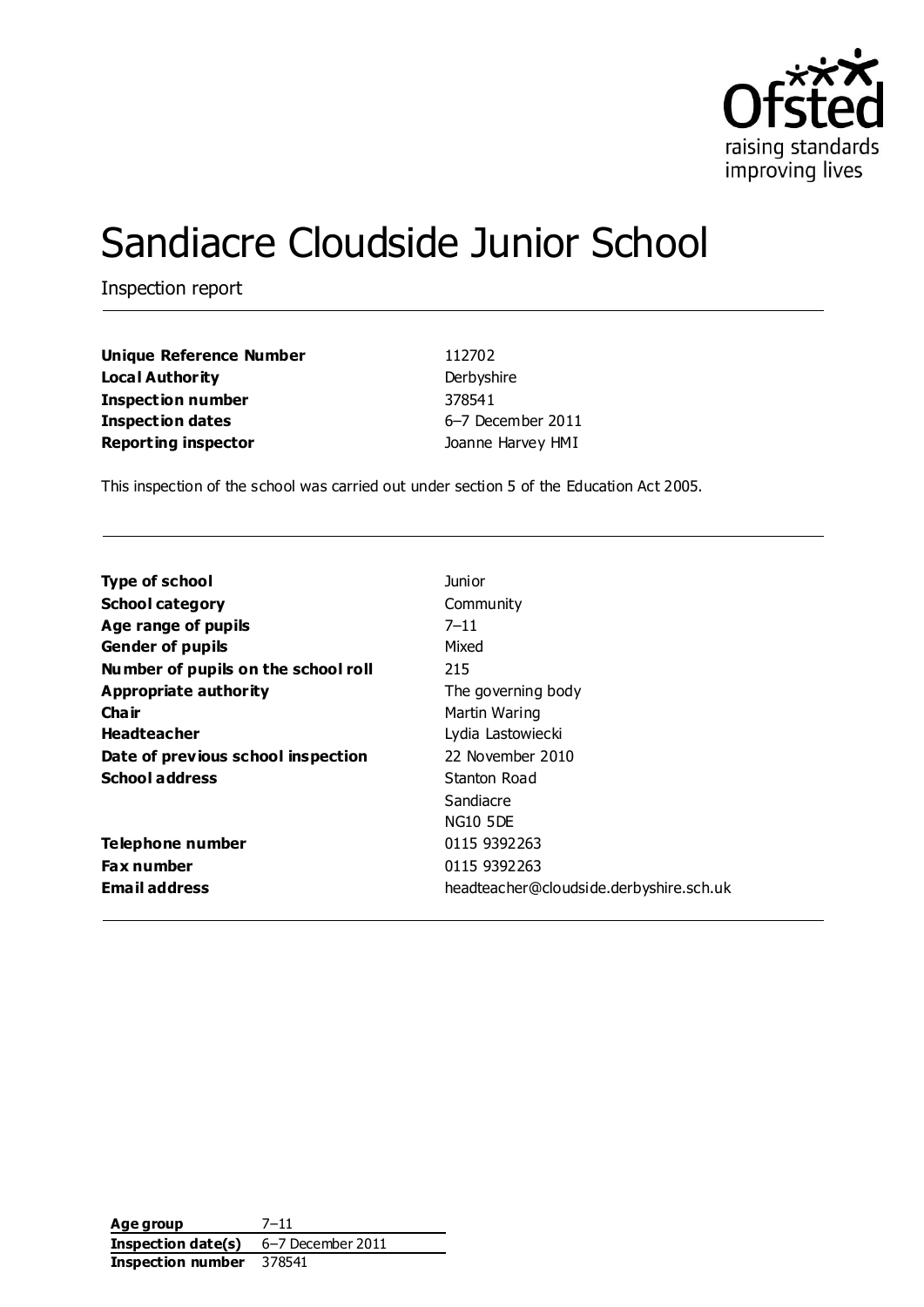The Office for Standards in Education, Children's Services and Skills (Ofsted) regulates and inspects to achieve excellence in the care of children and young people, and in education and skills for learners of all ages. It regulates and inspects childcare and children's social care, and inspects the Children and Family Court Advisory Support Service (Cafcass), schools, colleges, initial teacher training, work-based learning and skills training, adult and community learning, and education and training in prisons and other secure establishments. It assesses council children's services, and inspects services for looked after children, safeguarding and child protection.

Further copies of this report are obtainable from the school. Under the Education Act 2005, the school must provide a copy of this report free of charge to certain categories of people. A charge not exceeding the full cost of reproduction may be made for any other copies supplied.

If you would like a copy of this document in a different format, such as large print or Braille, please telephone 0300 123 4234, or email enquiries@ofsted.gov.uk.

You may copy all or parts of this document for non-commercial educational purposes, as long as you give details of the source and date of publication and do not alter the information in any way.

To receive regular email alerts about new publications, including survey reports and school inspection reports, please visit our website and go to 'Subscribe'.

Piccadilly Gate Store St **Manchester** M1 2WD

T: 0300 123 4234 Textphone: 0161 618 8524 E: enquiries@ofsted.gov.uk W: www.ofsted.gov.uk

**Ofsted** 

© Crown copyright 2011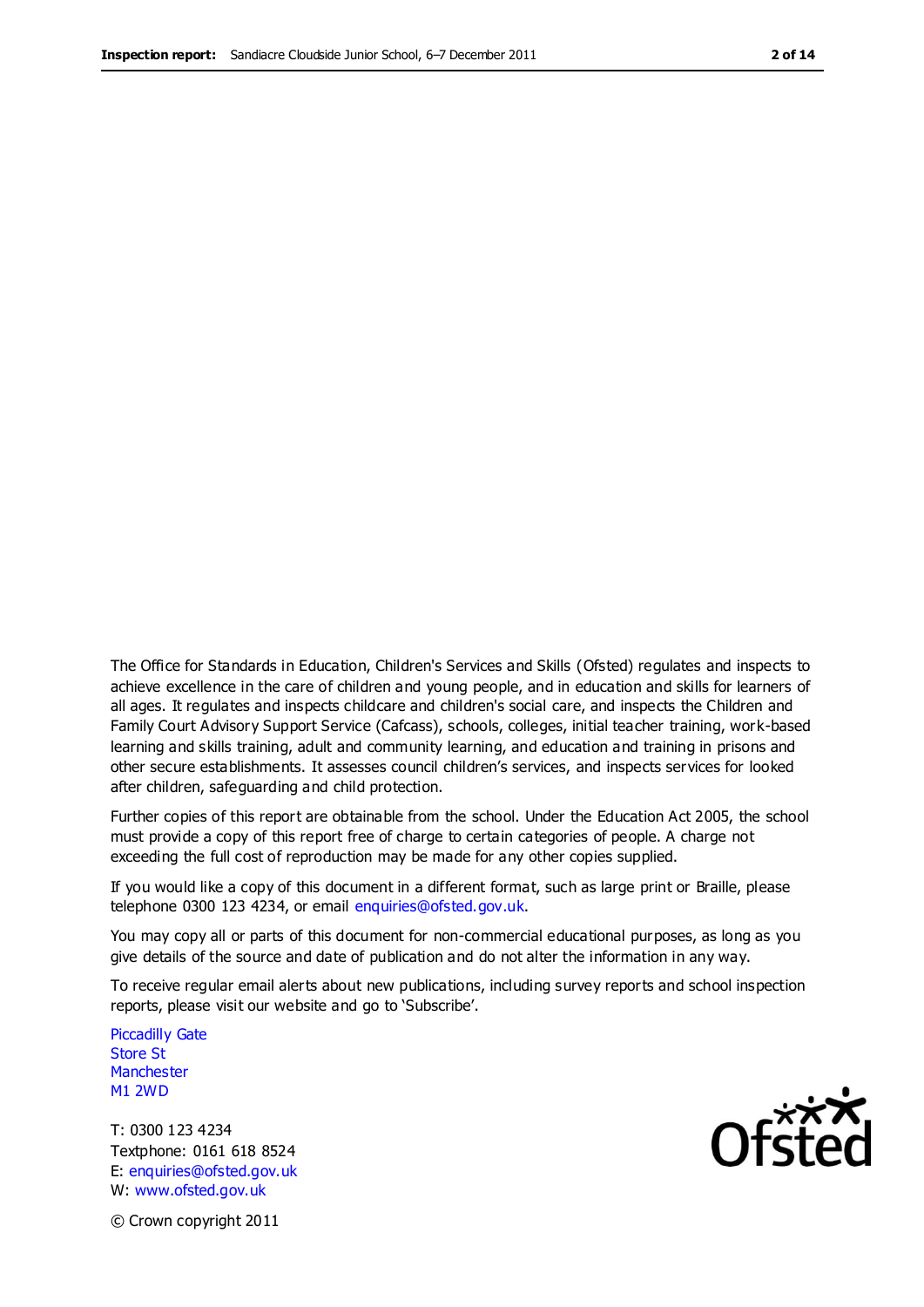# **Introduction**

This inspection was carried out by one of Her Majesty's Inspectors and two additional inspectors. Fourteen lessons were observed and eight teachers seen. Inspectors held a meeting with representatives of the governing body, groups of pupils, senior and curriculum leaders, a representative of the local authority and the special educational needs coordinator. They observed the school's work and looked at: the school development plan; assessment information; school monitoring information; lesson plans; and school policies. They analysed 44 questionnaires from parents and carers, together with questionnaires from staff and a representative sample of pupils.

The inspection team reviewed many aspects of the school's work. It looked in detail at a number of key areas.

- Whether attainment and progress, particularly in mathematics, are improving swiftly and securely across school.
- Whether enough pupils are reaching the higher grades of which they are capable.
- Whether there are enough consistently effective features in teaching and the curriculum to ensure good progress in pupils' learning.
- Whether there is sufficient rigour to systems for monitoring and data analysis to drive rapid improvements and to enable the governing body to carry out its work effectively.

# **Information about the school**

This is slightly smaller than average-sized school. The proportion of pupils entitled to claim free school meals is slightly larger than average. The proportion of pupils from minority ethnic groups is much smaller than average and there are very few pupils who speak English as an additional language. The proportion of pupils with special educational needs and/or disabilities is higher than average. The school has achieved the International Schools Bronze Award, Financial Management Standards in Schools status, Activemark, Let's Get Cooking and Healthy School status.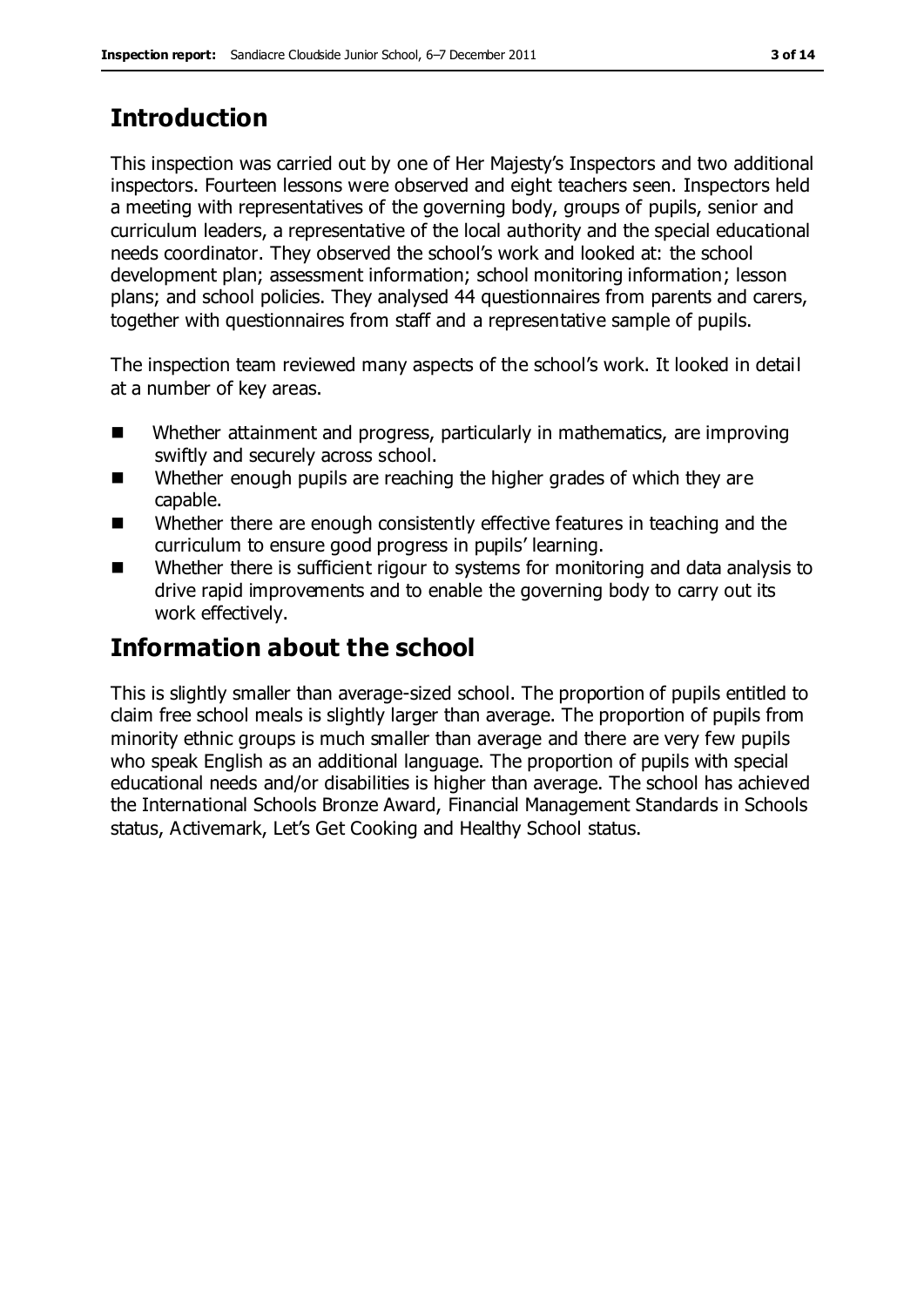# **Inspection judgements**

| Overall effectiveness: how good is the school?  |  |
|-------------------------------------------------|--|
| The school's capacity for sustained improvement |  |

## **Main findings**

In accordance with section 13 (5) of the Education Act 2005, Her Majesty's Chief Inspector is of the opinion that the school no longer requires significant improvement. The school has successfully addressed the issues raised at the last inspection and its overall effectiveness is now satisfactory. It has some good features.

Success is due in no small part to the drive and determination of the senior leadership team. Staff and the governing body now share senior leaders' vision and are working together more effectively to secure improvements. Care, guidance and support and safeguarding are good as are aspects of pupils' personal development. Significant improvements have been made to teaching so the achievement of pupils has also improved. The curriculum is satisfactory: the focus has been on securing rapid improvements to provision and outcomes in English and mathematics, so development in other subjects has been relatively slower. However, pupils' enjoyment of school is in no doubt and they demonstrate this through their broadly average but improving levels of attendance and their good behaviour.

Pupils make at least satisfactory progress during their time at the school. For an increasing proportion, progress is good. Attainment, particularly in English, has been steadily rising over recent years and is now securely average at the end of Year 6. It is above average in reading and broadly average in writing. Though attainment is broadly average in mathematics, the progress pupils make and their levels of attainment have been more variable. Some have had to make accelerated progress in order to make up for previous underachievement which has now been eradicated. There are other encouraging signs. Attainment is currently above average in English and mathematics in Year 5 for example. The proportion of good teaching has increased significantly. However, there is not enough of this good practice to ensure good progress for the large majority of pupils or to enable the most able to excel. For example, instances remain where teachers miss opportunities to maximise pupils' learning through probing questioning which gets pupils to explain their answers. It remains the case that pupils do not get enough opportunities to apply and reinforce their basic skills of literacy, numeracy and information and communication technology to the highest standards in other subjects.

The good care provided in a positive and welcoming environment underpins the school's work. Staff form strong relationships with pupils so they feel safe and develop positive attitudes. Barriers to learning are minimised for those whose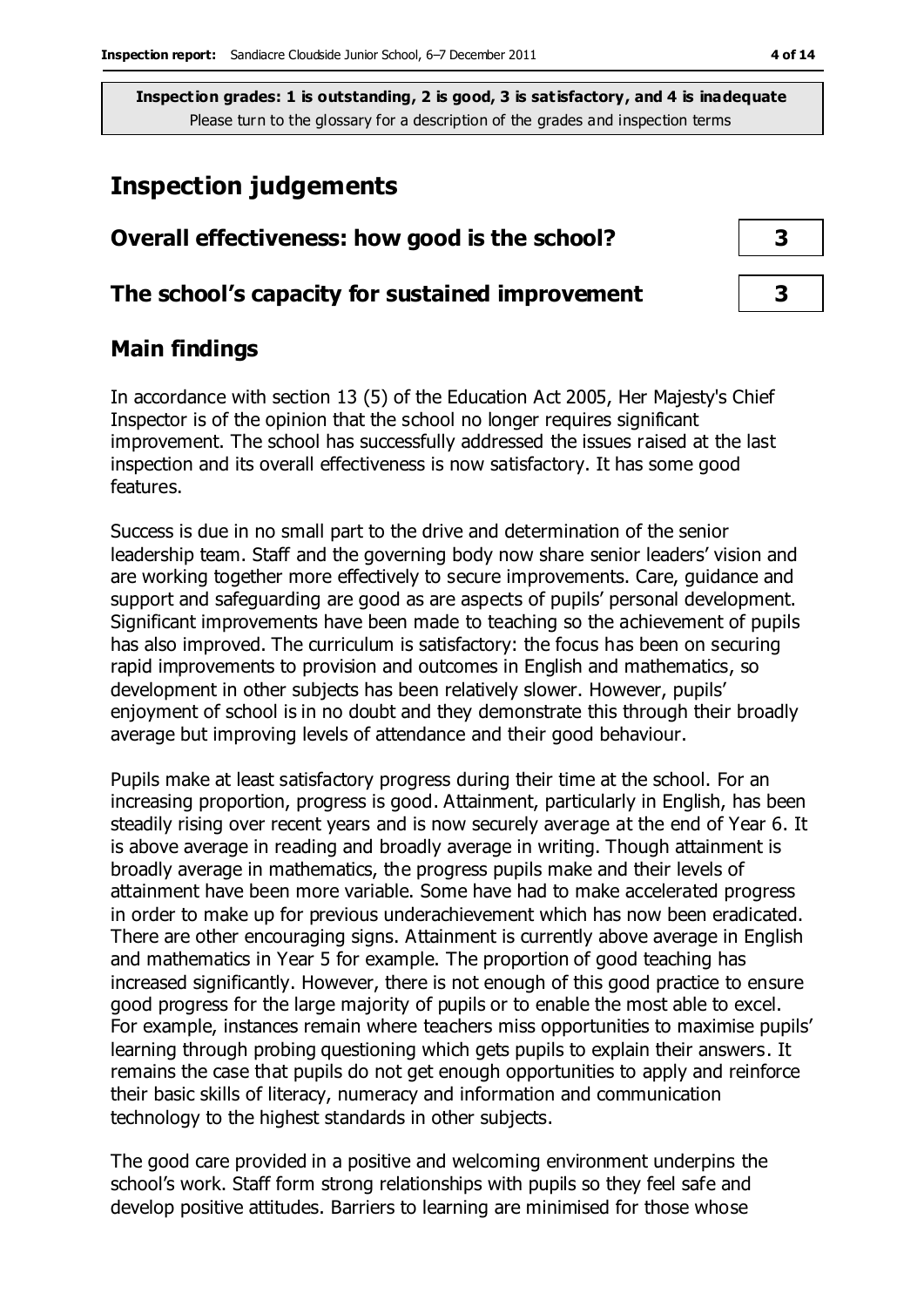circumstances may make them vulnerable so they are ready to learn and progress at least as well as their peers.

Leadership at a senior level has strengthened considerably. Leaders' monitoring and evaluation of the school's work, including that of teaching, pupils' performance and provision for pupils with special educational needs and/or disabilities, is rigorous and accurate. Recent improvements to provision and better outcomes for pupils demonstrate the school's satisfactory capacity to continue to improve. The governing body, previously judged inadequate, now carries out its role satisfactorily. With regard to safeguarding, it carries out its duties well. Middle leaders have yet to play their full part in driving forward school improvement, particularly in checking on the quality of, and planning for improvements to, the wider curriculum.

Up to 40% of the schools whose overall effectiveness is judged satisfactory may receive a monitoring visit by an Ofsted inspector before their next section 5 inspection.

# **What does the school need to do to improve further?**

- Raise attainment in English and mathematics to be consistently above average and quicken progress by:
	- asking questions throughout lessons to assess pupils' understanding,  $\equiv$ adjust teaching accordingly and further challenge their thinking
	- ensuring the system for target setting is applied consistently across school
	- providing more cross-curricular and creative opportunities for pupils to  $\overline{\phantom{0}}$ practise their literacy and mathematics skills to the highest standard in a range of relevant contexts
	- securing teachers' subject knowledge in subjects other than English and mathematics.
- Ensure that at least a similar proportion to that found nationally achieve the highest levels in reading, writing and mathematics by:
	- ensuring all teachers share the highest expectations of what pupils can achieve and consistently challenge them to excel
	- providing more opportunities for pupils to use information and communication technology to research, analyse and present their ideas.
- Strengthen leadership and management by:
	- empowering middle leaders to play their full part in driving school  $\equiv$ improvement
	- strengthening partnerships with parents and carers.

## **Outcomes for individuals and groups of pupils 3**

Pupils enjoy their learning and are keen to do well. Leaders keep a close eye on everyone's performance, whatever their gender, background, first language, or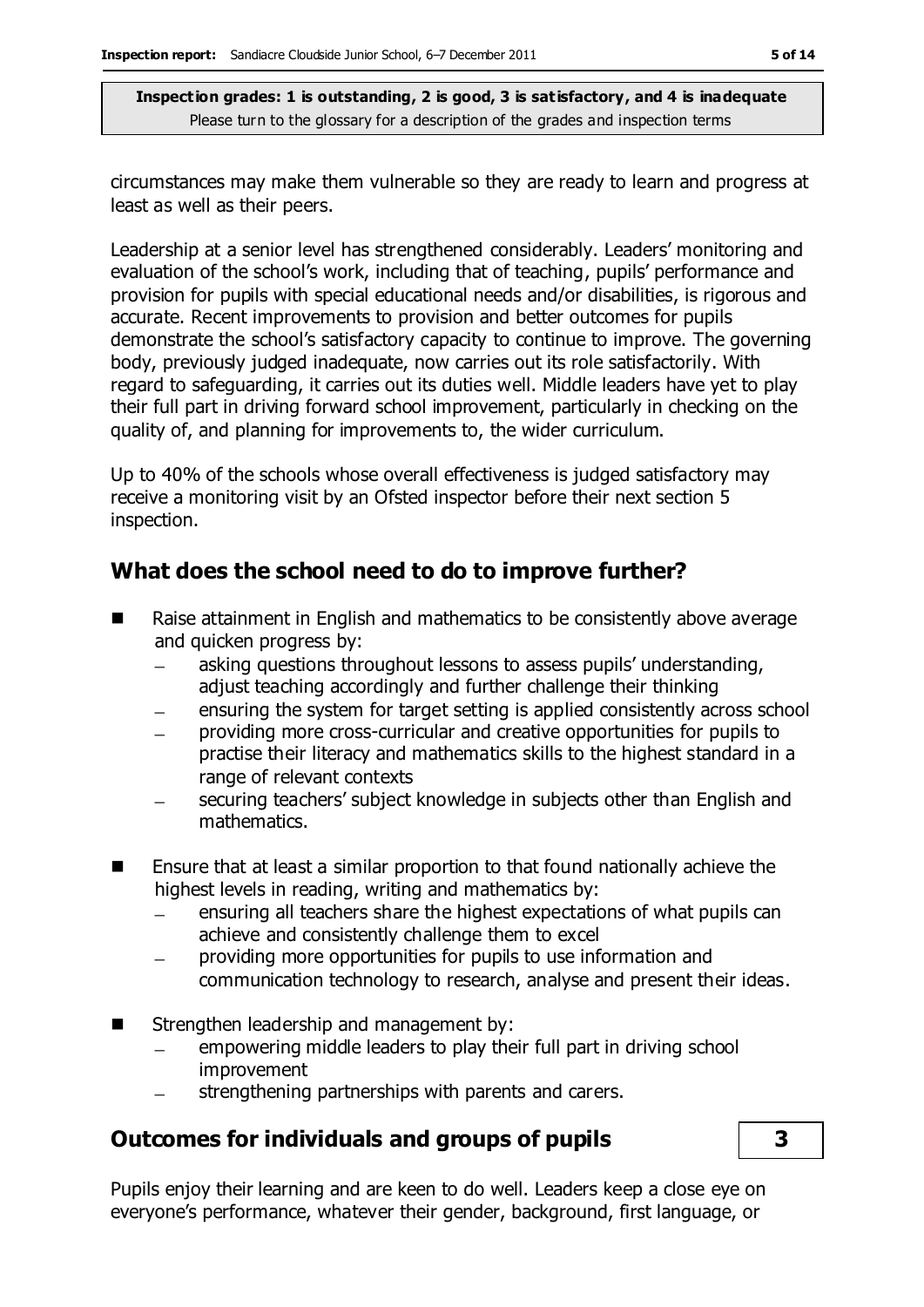particular need. As a consequence, from broadly average starting points, progress for all groups is at least satisfactory overall. Some pupils who had previously underachieved have made accelerated progress and so made up the lost ground. Pupils with special educational needs and/or disabilities make similar progress to their peers and where they have a specifically identified need their well-planned and well-delivered additional support ensures their progress is good. Gaps are identified promptly and become a focus for action. Evidence shows that these gaps are successfully closed, such as the relatively weaker performance of boys in writing and of girls in mathematics. Observations by inspectors and evidence presented by the school confirm that the proportion of pupils who make good and even better progress has grown. For example, in a lesson in a Year 5 class, all pupils made excellent progress in their ability to develop characters in stories. The teacher began by making the objective extremely clear and setting meaningful well-planned tasks matched closely to ability. She then circulated, using probing and open-ended questions to check understanding, address misconceptions, model and insist pupils present and explain their ideas, developing good speaking and listening skills and challenging them to take their learning on even further. In contrast, the characteristics of weaker lessons seen included the use of the same task for pupils with a wide range of ability, questioning which did not encourage the pupils to explain their thinking well enough and insufficient attention to the pace and quality of learning.

Pupils acquire a range of personal skills that help them to develop into rounded individuals. These personal skills, along with their satisfactory basic skills, ensure that they are prepared suitably for the next stage of their education. They can talk with confidence about how to keep themselves safe because they say the emphasis is put on this daily. They enjoy physical activity and tuck into healthy school lunches. The school cultivates mutual respect and cooperation and promotes pupils' confidence and self-esteem well. Their spiritual, moral, social and cultural development is good. They have some opportunities to reflect and discuss topics such as feelings and relationships. They have a good sense of right and wrong, are sensitive to the needs of others and can often be seen to help and support each other in lessons and at social times. Their understanding of life in a multicultural society is relatively less well developed.

| Pupils' achievement and the extent to which they enjoy their learning                 |  |
|---------------------------------------------------------------------------------------|--|
| Taking into account:                                                                  |  |
| Pupils' attainment <sup>1</sup>                                                       |  |
| The quality of pupils' learning and their progress                                    |  |
| The quality of learning for pupils with special educational needs and/or disabilities |  |
| and their progress                                                                    |  |
| The extent to which pupils feel safe                                                  |  |

These are the grades for pupils' outcomes

 $\overline{a}$ <sup>1</sup> The grades for attainment and attendance are: 1 is high; 2 is above average; 3 is broadly average; and 4 is low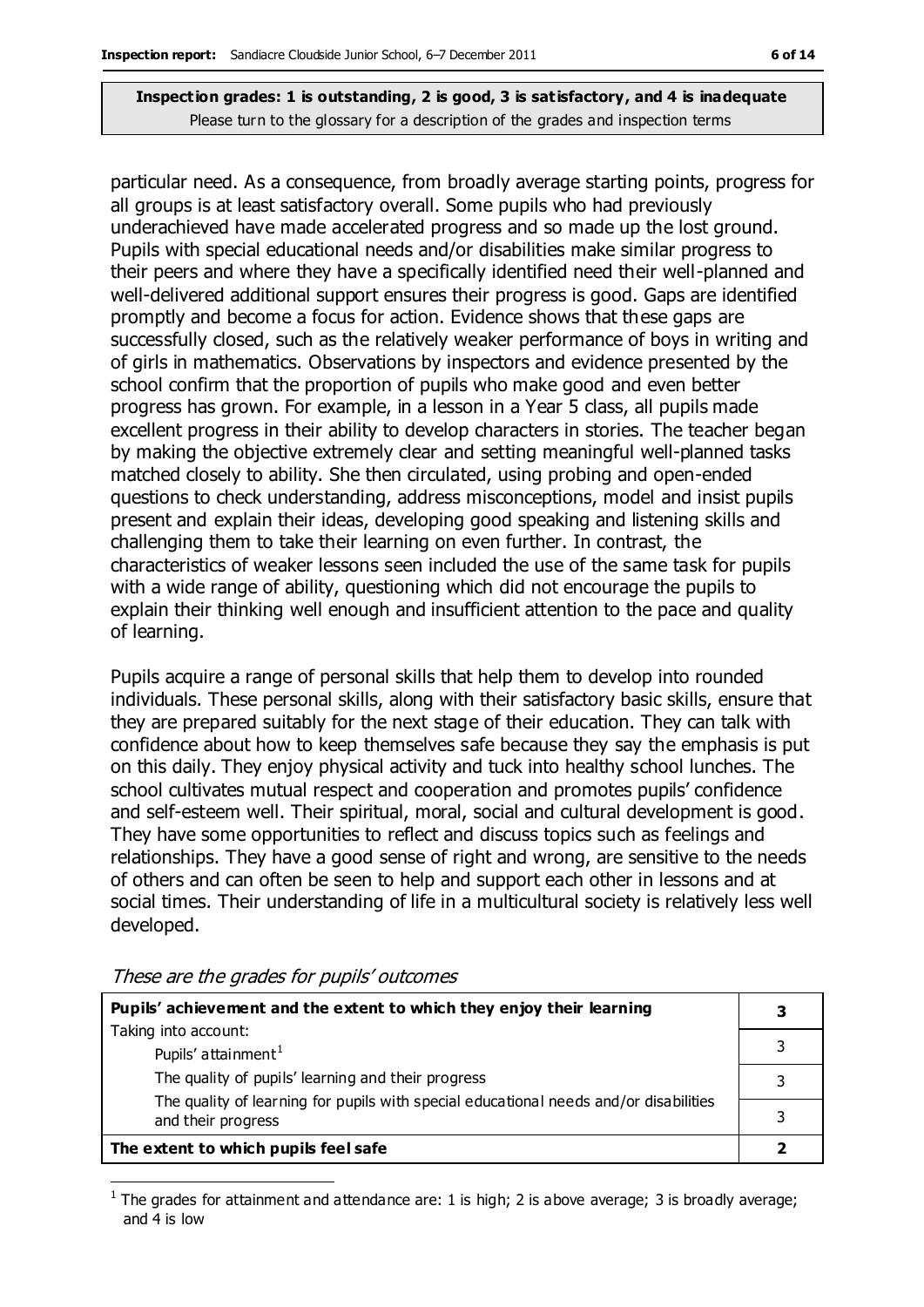| Pupils' behaviour                                                                                                         |   |
|---------------------------------------------------------------------------------------------------------------------------|---|
| The extent to which pupils adopt healthy lifestyles                                                                       | 2 |
| The extent to which pupils contribute to the school and wider community                                                   |   |
| The extent to which pupils develop workplace and other skills that will<br>contribute to their future economic well-being |   |
| Taking into account:                                                                                                      |   |
| Pupils' attendance <sup>1</sup>                                                                                           |   |
| The extent of pupils' spiritual, moral, social and cultural development                                                   |   |

### **How effective is the provision?**

While the quality of teaching has improved significantly since the last inspection, some inconsistencies remain which prevent pupils from making consistently good progress. For example, teachers now use accurate assessments to inform detailed planning which is mostly matched closely to the differing needs and interests of pupils. In the best lessons, teachers supplement this with regular, closely targeted questions to check on pupils' understanding and address misconceptions, modifying plans to add further challenge so that learning is highly individualised and moves on at a good pace. However, there remain instances where, for example, expectations are not high enough, questioning does not probe pupils' understanding, and starting and ending points are similar for all. The quality of marking and feedback is now good. However, this is not always complemented by clear and relevant targets that help pupils to move their own learning on quickly as in some classes the school policy in this regard is inconsistently applied.

A creative, topic-themed approach to the curriculum is being planned but has not yet been implemented. Teachers are much more secure in their ability to encourage the progression of reading and writing skills and, increasingly, mathematical skills. However, these skills are not yet promoted strongly across a range of subjects, including in information and communication technology, and through a range of relevant and exciting contexts. Teachers have yet to develop the same level of subject knowledge and confidence across the range of foundation subjects. Some good practice in the use of information and communication technology to support learning was seen, but this is not consistent across school. Enrichment includes a popular residential visit and French lessons. Extra-curricular activities are many and varied to suit all interests; they are enjoyed by pupils and have a high take-up.

Good-quality care for all pupils lies at the heart of the school's ethos, as does reducing barriers to learning for the most vulnerable. For those facing emotional and social challenges, additional nurture and support is readily available, often in partnership with a range of other agencies. Good leadership from the special educational needs coordinator ensures that the progress of pupils with very specific additional needs is particularly closely tracked so that interventions are well targeted and secure good progress.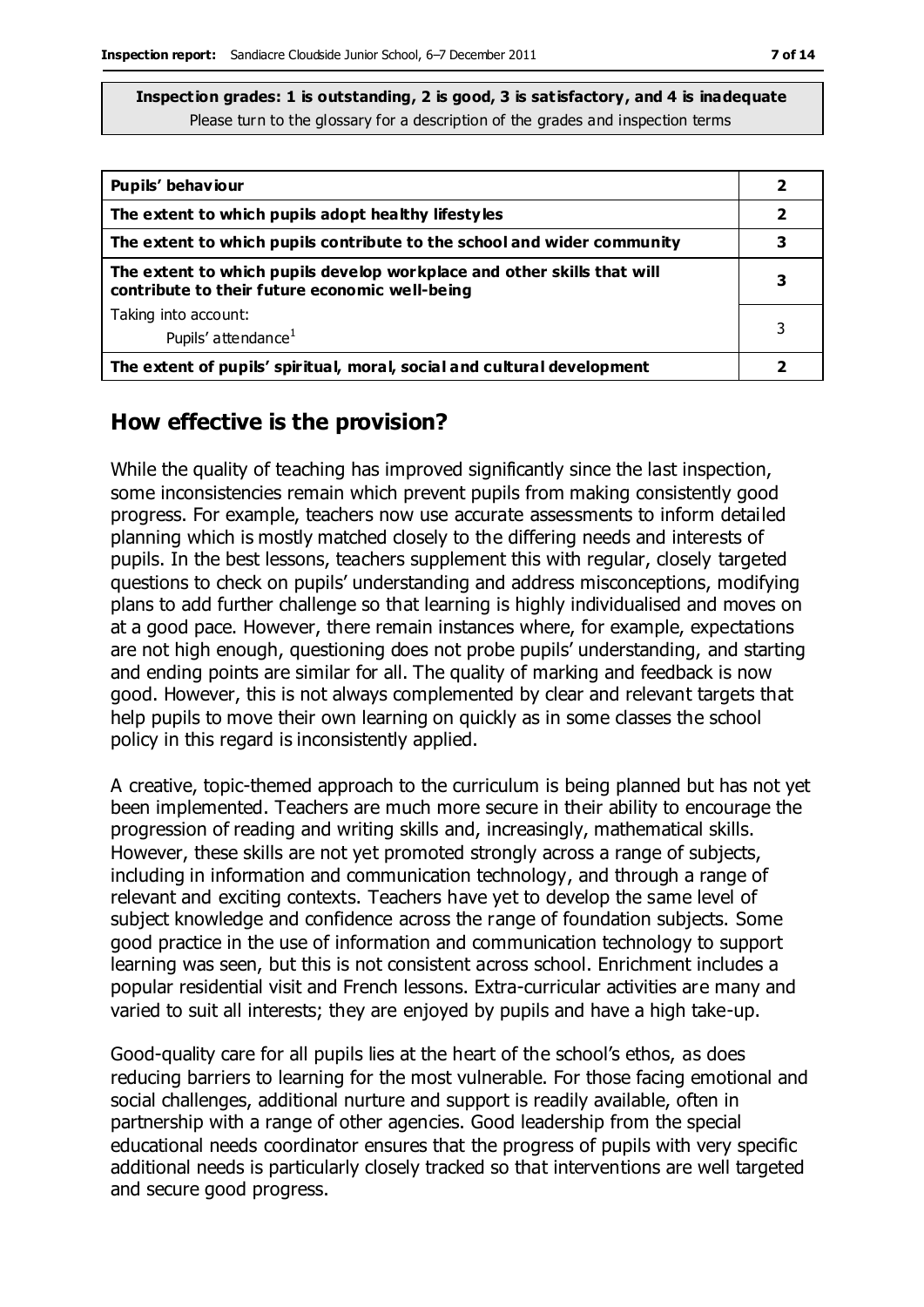These are the grades for the quality of provision **The quality of teaching** Taking into account: The use of assessment to support learning **The extent to which the curriculum meets pupils' needs, including, where** 

**rife extent to which the curriculum meets pupils needs, including, where**  $\begin{bmatrix} 3 \end{bmatrix}$ 

**The effectiveness of care, guidance and support 2**

**How effective are leadership and management?**

The impact of senior leaders has improved significantly. Their renewed drive to raise aspirations for pupils and staff has resulted in a united team and generated higher morale. They now extensively monitor and accurately evaluate the effectiveness of provision and its impact on learning. Importantly, leaders have set about improving the quality of teaching and learning with measurable success. They are aware that there is more to be done to bring consistency to the quality of teaching and learning and the curriculum across school but have identified the correct actions. They hold teachers to account for the performance of pupils. They have yet to grow the capacity of middle leaders to drive improvement in their curriculum areas. Governance is satisfactory. Governors are highly committed and give freely of their time and support. They ensure all statutory duties are met and, along with the headteacher and staff, they are tenacious in ensuring the effectiveness of safeguarding procedures. Training and a new monitoring cycle have ensured they are now in a better position to hold leaders to account for the school's performance. The school is highly inclusive and the performance of different groups of pupils is tracked to ensure equality of opportunity and that any discrimination is tackled. The improving outcomes for the groups in school are testament to its success. The school is a cohesive community and has suitable plans to extend its duty in this regard beyond the immediate locality. Partnerships are strengthening suitably, for example with partner schools to improve transition, though opportunities are missed, for example, to provide extension activities to encourage the most able to excel. Leaders are beginning to encourage greater parental involvement in the life of the school. They acknowledge that there is more to be done to convince some parents of the effectiveness of the school's work.

| The effectiveness of leadership and management in embedding ambition and<br>driving improvement                                                                     | 3 |
|---------------------------------------------------------------------------------------------------------------------------------------------------------------------|---|
| Taking into account:                                                                                                                                                |   |
| The leadership and management of teaching and learning                                                                                                              |   |
| The effectiveness of the governing body in challenging and supporting the<br>school so that weaknesses are tackled decisively and statutory responsibilities<br>met |   |
| The effectiveness of the school's engagement with parents and carers                                                                                                |   |

These are the grades for leadership and management

**3**

3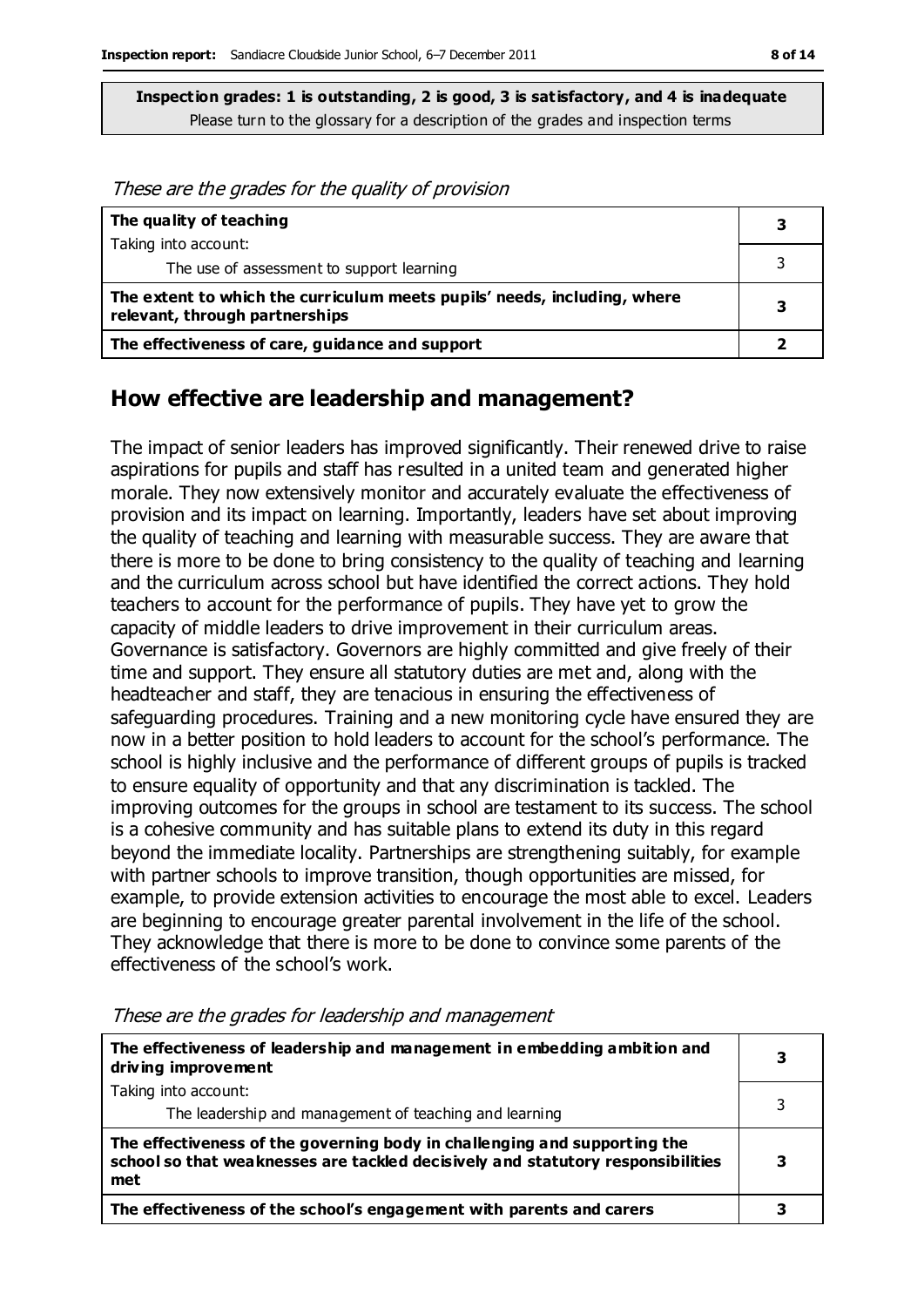| The effectiveness of partnerships in promoting learning and well-being                                 | 3 |
|--------------------------------------------------------------------------------------------------------|---|
| The effectiveness with which the school promotes equality of opportunity and<br>tackles discrimination | 3 |
| The effectiveness of safeguarding procedures                                                           |   |
| The effectiveness with which the school promotes community cohesion                                    |   |
| The effectiveness with which the school deploys resources to achieve value for<br>money                | 3 |

#### **Views of parents and carers**

A smaller proportion of parents and carers than that found in other schools responded to the questionnaire. Of those who responded, the large majority are happy with their children's experience of school and express positive views on most aspects of the school's work. One said, 'My child absolutely loves being here, enjoys his lessons, gets on with all the teachers and is happy with doing his homework. Well done to the school!' A minority of those who responded expressed concerns about several aspects of the schools work, including the quality of teaching and the progress children make and the quality of leadership. Inspectors found these aspects to be satisfactory and improving. Some were concerned that the school does not deal effectively with behaviour. Inspectors judged this to be done well. Inspectors agree with parents that whilst partnerships with parents are satisfactory and good in some respects, more could be done to convince parents that their concerns are listened to and acted upon and to communicate with them more clearly about the effectiveness of the school's work.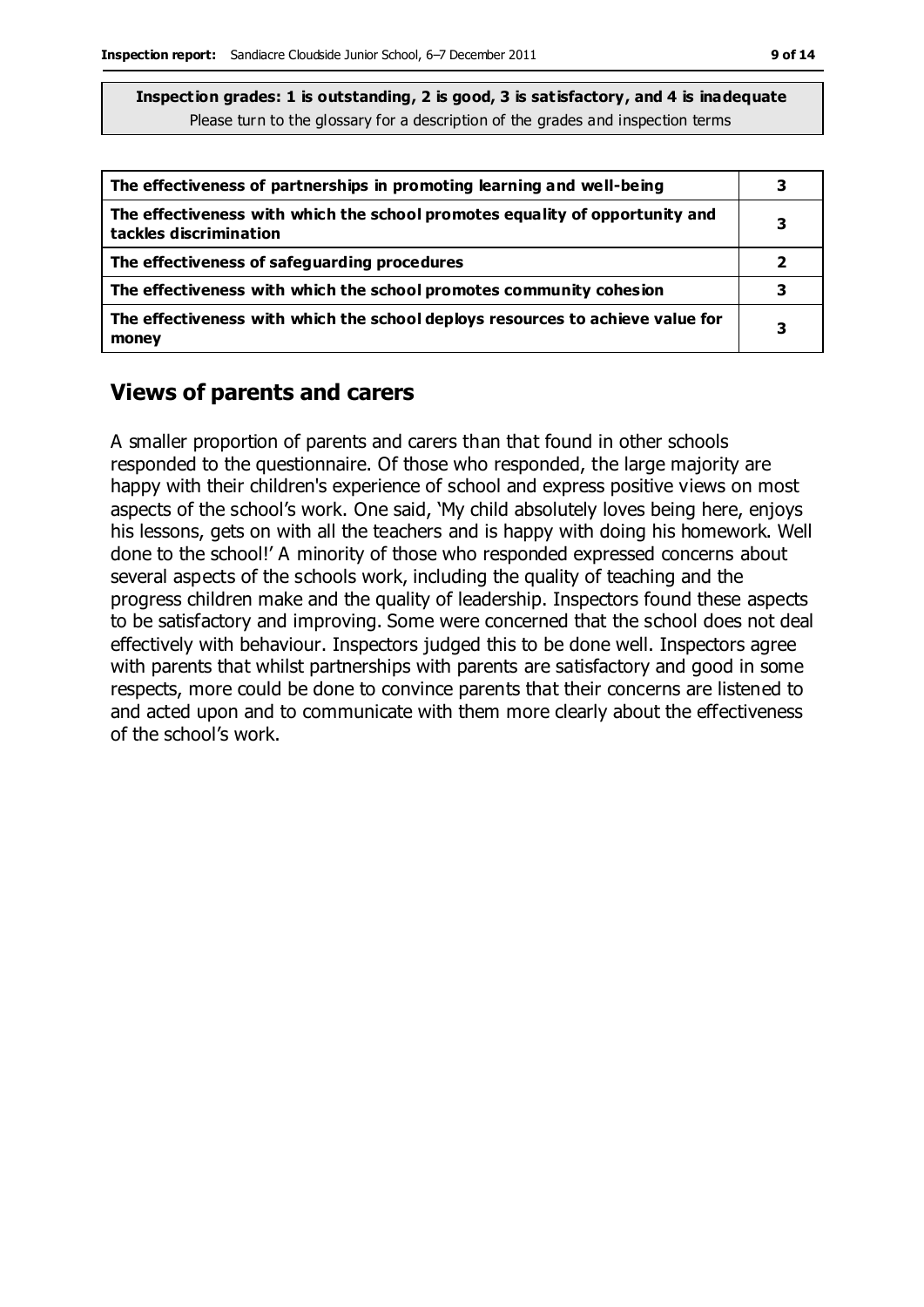#### **Responses from parents and carers to Ofsted's questionnaire**

Ofsted invited all the registered parents and carers of pupils registered at Sandiacre Cloudside Junior School to complete a questionnaire about their views of the school.

In the questionnaire, parents and carers were asked to record how strongly they agreed with 13 statements about the school.

The inspection team received 44 completed questionnaires by the end of the on-site inspection. In total, there are 215 pupils registered at the school.

| <b>Statements</b>                                                                                                                                                                                                                                       | <b>Strongly</b><br>agree |               | Agree        |               | <b>Disagree</b> |                  | <b>Strongly</b><br>disagree |                |
|---------------------------------------------------------------------------------------------------------------------------------------------------------------------------------------------------------------------------------------------------------|--------------------------|---------------|--------------|---------------|-----------------|------------------|-----------------------------|----------------|
|                                                                                                                                                                                                                                                         | <b>Total</b>             | $\frac{1}{2}$ | <b>Total</b> | $\frac{1}{2}$ | <b>Total</b>    | $\frac{1}{2}$    | <b>Total</b>                | $\frac{1}{2}$  |
| My child enjoys school                                                                                                                                                                                                                                  | 12                       | 27            | 26           | 59            | 5               | 11               | 1                           | $\overline{2}$ |
| The school keeps my child<br>safe                                                                                                                                                                                                                       | 19                       | 43            | 25           | 57            | 0               | 0                | $\Omega$                    | $\mathbf 0$    |
| The school informs me about<br>my child's progress                                                                                                                                                                                                      | 10                       | 23            | 27           | 61            | 5               | 11               | $\overline{2}$              | 5              |
| My child is making enough<br>progress at this school                                                                                                                                                                                                    | 10                       | 23            | 23           | 52            | 8               | 18               | $\overline{2}$              | 5              |
| The teaching is good at this<br>school                                                                                                                                                                                                                  | 9                        | 20            | 26           | 59            | $\overline{7}$  | 16               | $\mathbf{1}$                | $\overline{2}$ |
| The school helps me to<br>support my child's learning                                                                                                                                                                                                   | $\overline{7}$           | 16            | 26           | 59            | 4               | 9                | 3                           | $\overline{7}$ |
| The school helps my child to<br>have a healthy lifestyle                                                                                                                                                                                                | 12                       | 27            | 29           | 66            | 3               | $\overline{7}$   | $\mathbf 0$                 | $\mathbf 0$    |
| The school makes sure that<br>my child is well prepared for<br>the future (for example<br>changing year group,<br>changing school, and for<br>children who are finishing<br>school, entering further or<br>higher education, or entering<br>employment) | 8                        | 18            | 25           | 57            | 4               | $\boldsymbol{9}$ | $\mathbf{1}$                | $\overline{2}$ |
| The school meets my child's<br>particular needs                                                                                                                                                                                                         | $\overline{7}$           | 16            | 28           | 64            | 7               | 16               | $\overline{2}$              | 5              |
| The school deals effectively<br>with unacceptable behaviour                                                                                                                                                                                             | 9                        | 20            | 25           | 57            | 6               | 14               | $\overline{2}$              | 5              |
| The school takes account of<br>my suggestions and<br>concerns                                                                                                                                                                                           | $\overline{7}$           | 16            | 24           | 55            | $\overline{7}$  | 16               | 3                           | $\overline{7}$ |
| The school is led and<br>managed effectively                                                                                                                                                                                                            | 8                        | 18            | 19           | 43            | 8               | 18               | 6                           | 14             |
| Overall, I am happy with my<br>child's experience at this<br>school                                                                                                                                                                                     | 9                        | 20            | 27           | 61            | $\overline{2}$  | 5                | 5                           | 11             |

The table above summarises the responses that parents and carers made to each statement. The percentages indicate the proportion of parents and carers giving that response out of the total number of completed questionnaires. Where one or more parents and carers chose not to answer a particular question, the percentages will not add up to 100%.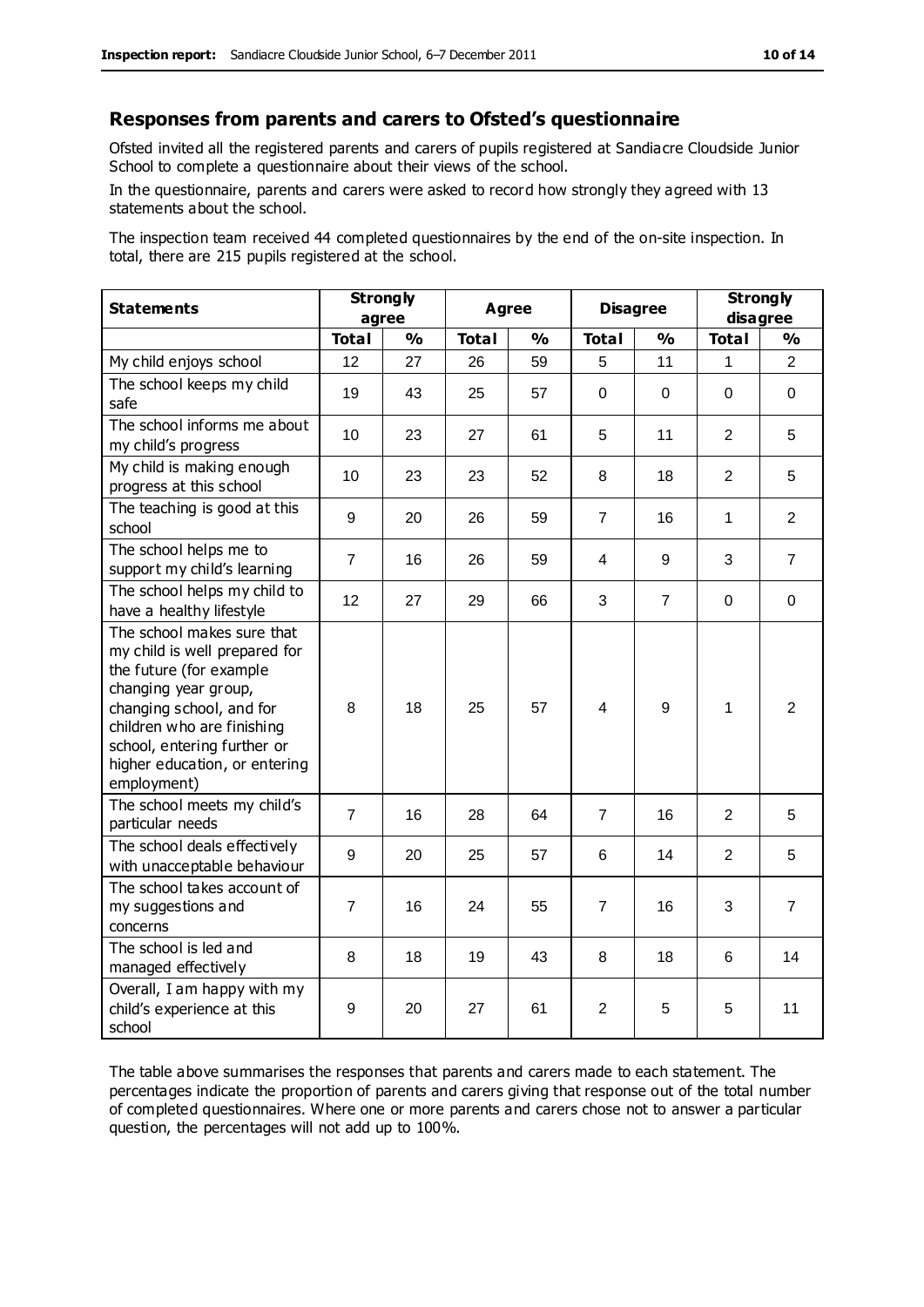# **Glossary**

## **What inspection judgements mean**

| Grade   | <b>Judgement</b> | <b>Description</b>                                            |
|---------|------------------|---------------------------------------------------------------|
| Grade 1 | Outstanding      | These features are highly effective. An outstanding           |
|         |                  | school provides exceptionally well for all its pupils' needs. |
| Grade 2 | Good             | These are very positive features of a school. A school        |
|         |                  | that is good is serving its pupils well.                      |
| Grade 3 | Satisfactory     | These features are of reasonable quality. A satisfactory      |
|         |                  | school is providing adequately for its pupils.                |
| Grade 4 | Inadequate       | These features are not of an acceptable standard. An          |
|         |                  | inadequate school needs to make significant                   |
|         |                  | improvement in order to meet the needs of its pupils.         |
|         |                  | Ofsted inspectors will make further visits until it           |
|         |                  | improves.                                                     |

## **Overall effectiveness of schools**

|                       |                    |      | Overall effectiveness judgement (percentage of schools) |                   |
|-----------------------|--------------------|------|---------------------------------------------------------|-------------------|
| <b>Type of school</b> | <b>Outstanding</b> | Good | <b>Satisfactory</b>                                     | <b>Inadequate</b> |
| Nursery schools       | 43                 | 47   | 10                                                      |                   |
| Primary schools       | 6                  | 46   | 42                                                      |                   |
| Secondary             | 14                 | 36   | 41                                                      |                   |
| schools               |                    |      |                                                         |                   |
| Sixth forms           | 15                 | 42   | 41                                                      | 3                 |
| Special schools       | 30                 | 48   | 19                                                      |                   |
| Pupil referral        | 14                 | 50   | 31                                                      |                   |
| units                 |                    |      |                                                         |                   |
| All schools           | 10                 | 44   | 39                                                      |                   |

New school inspection arrangements were introduced on 1 September 2009. This means that inspectors now make some additional judgements that were not made previously.

The data in the table above are for the period 1 September 2010 to 08 April 2011 and are consistent with the latest published official statistics about maintained school inspection outcomes (see [www.ofsted.gov.uk\)](http://www.ofsted.gov.uk/).

The sample of schools inspected during 2010/11 was not representative of all schools nationally, as weaker schools are inspected more frequently than good or outstanding schools.

Percentages are rounded and do not always add exactly to 100.

Sixth form figures reflect the judgements made for the overall effectiveness of the sixth form in secondary schools, special schools and pupil referral units.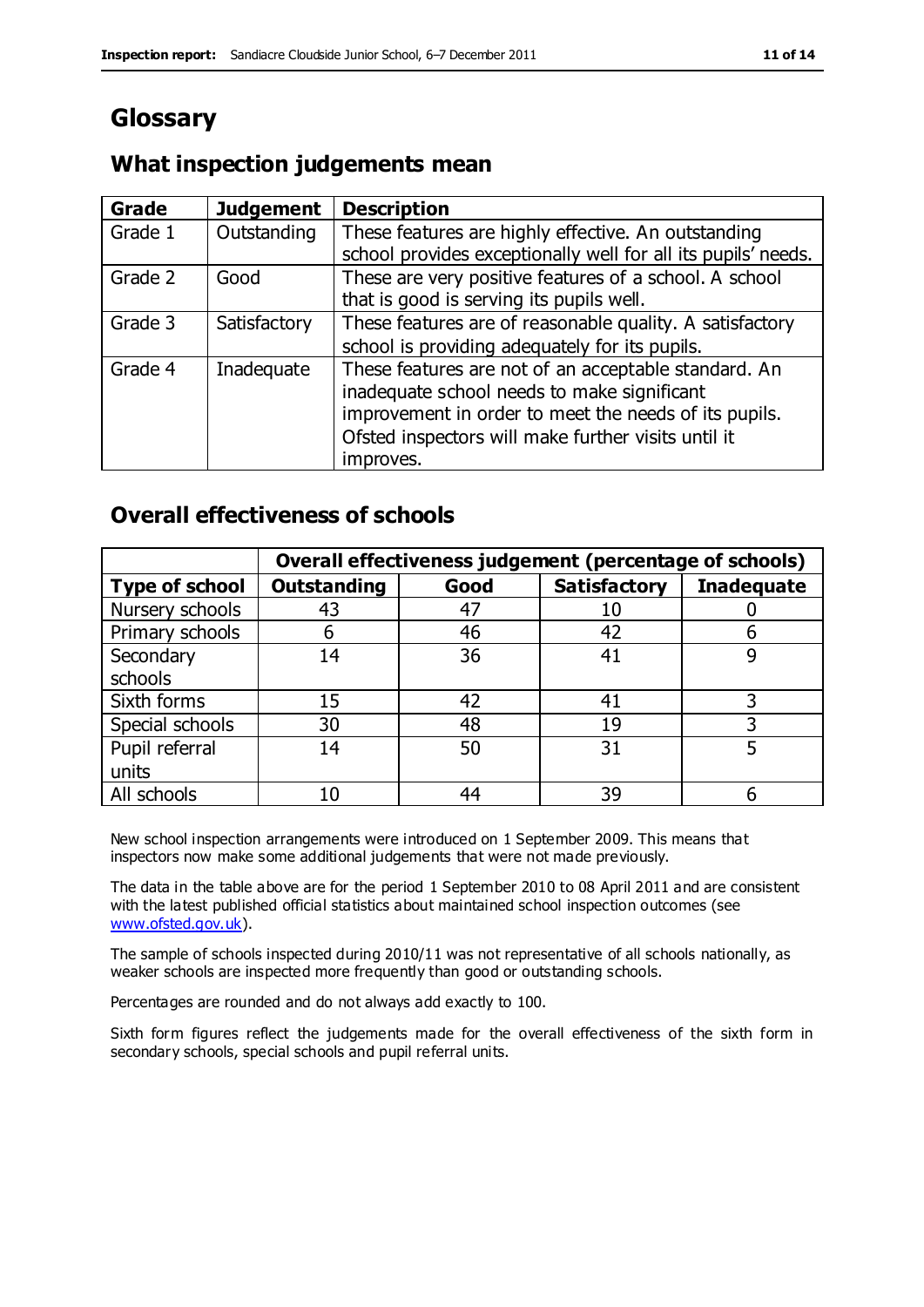# **Common terminology used by inspectors**

| Achievement:               | the progress and success of a pupil in their<br>learning, development or training.                                                                                                                                                                                                                                      |
|----------------------------|-------------------------------------------------------------------------------------------------------------------------------------------------------------------------------------------------------------------------------------------------------------------------------------------------------------------------|
| Attainment:                | the standard of the pupils' work shown by test and<br>examination results and in lessons.                                                                                                                                                                                                                               |
| Capacity to improve:       | the proven ability of the school to continue<br>improving. Inspectors base this judgement on what<br>the school has accomplished so far and on the<br>quality of its systems to maintain improvement.                                                                                                                   |
| Leadership and management: | the contribution of all the staff with responsibilities,<br>not just the headteacher, to identifying priorities,<br>directing and motivating staff and running the<br>school.                                                                                                                                           |
| Learning:                  | how well pupils acquire knowledge, develop their<br>understanding, learn and practise skills and are<br>developing their competence as learners.                                                                                                                                                                        |
| Overall effectiveness:     | inspectors form a judgement on a school's overall<br>effectiveness based on the findings from their<br>inspection of the school. The following judgements,<br>in particular, influence what the overall<br>effectiveness judgement will be.                                                                             |
|                            | The school's capacity for sustained<br>improvement.<br>Outcomes for individuals and groups of<br>H<br>pupils.<br>The quality of teaching.<br>The extent to which the curriculum meets<br>pupils' needs, including, where relevant,<br>through partnerships.<br>The effectiveness of care, guidance and<br>H<br>support. |
| Progress:                  | the rate at which pupils are learning in lessons and<br>over longer periods of time. It is often measured<br>by comparing the pupils' attainment at the end of a<br>key stage with their attainment when they started.                                                                                                  |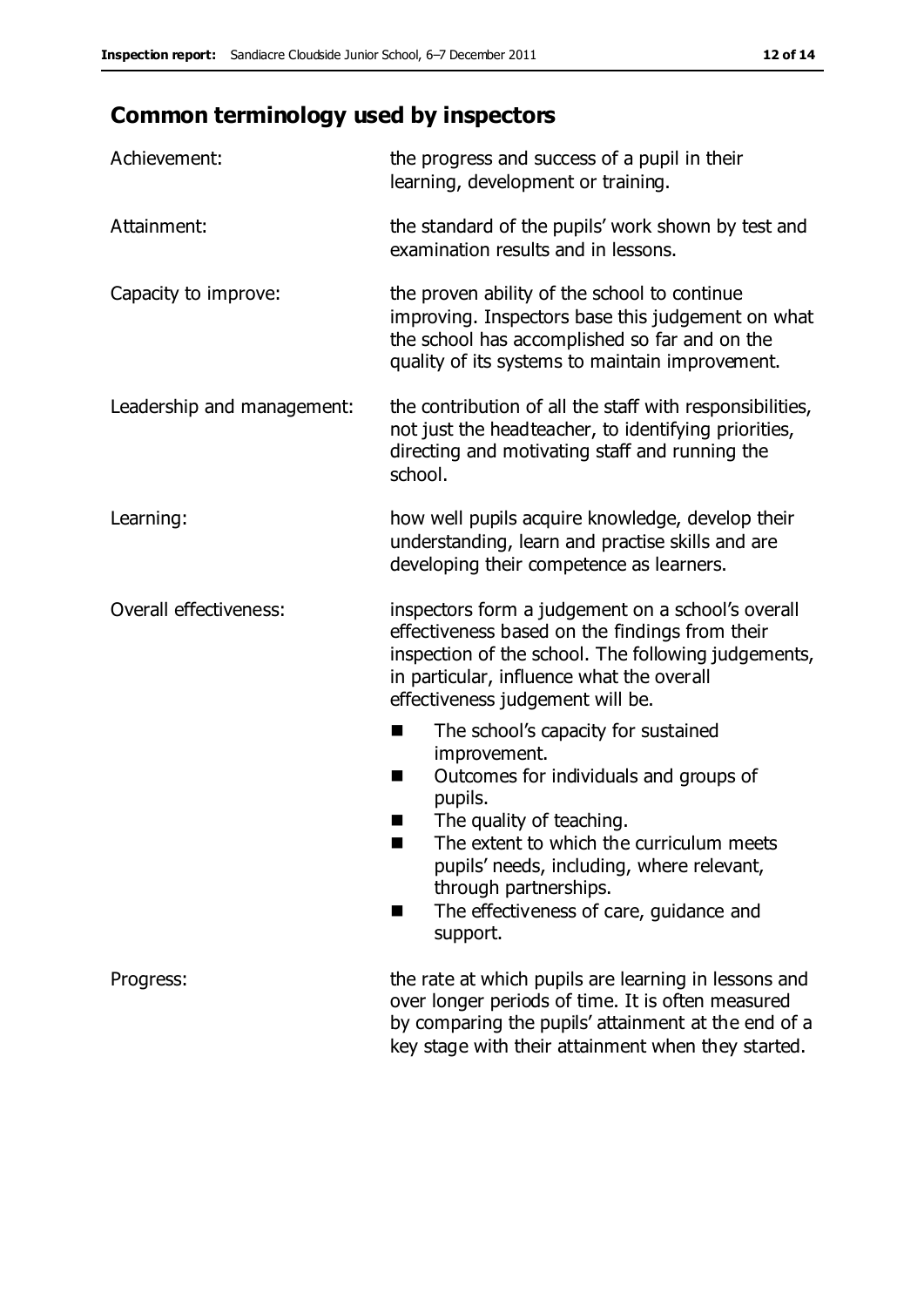#### **This letter is provided for the school, parents and carers to share with their children. It describes Ofsted's main findings from the inspection of their school.**



8 December 2011

Dear Pupils

#### **Inspection of Sandiacre Cloudside Junior School, Sandiacre, NG10 5DE**

Thank you for your help during your school's recent inspection. Special thanks go to those of you who took the time to talk with inspectors.

We found that yours is a satisfactory school, and with some good features. It is a school which has improved since the last time it was inspected because of the good work of the senior leaders in school. We were pleased by the friendly and welcoming atmosphere when we arrived. Everyone at school takes good care of you and helps to keep you safe. You say you enjoy learning. This, together with your good politeness and good behaviour, is contributing to your satisfactory but improving achievement. Your teachers are keen for you to make faster progress, so we have asked them to do several things. We have asked them to make sure that:

- the teaching in all subjects is as good as it is in English and mathematics
- **The Stephen view of supportunities to use your literacy and mathematical skills in** other subjects to the highest standard and to use information and communication technology more often to support your other lessons
- teachers always give you work that challenges you to do your best so that everyone reaches the highest levels of which they are capable
- you always know what you have to do next to continue to improve and have all the skills you need to help you do as well as you can
- subject leadership is consistently strong
- your parents and carers feel happy that they are included and know how well the school is doing.

You can all play your part by knowing your targets, acting on the guidance your teacher gives you, coming to school every day and continuing to behave well.

On behalf of the team, I wish you all every success in the future.

Yours sincerely

Joanne Harvey Her Majesty's Inspector